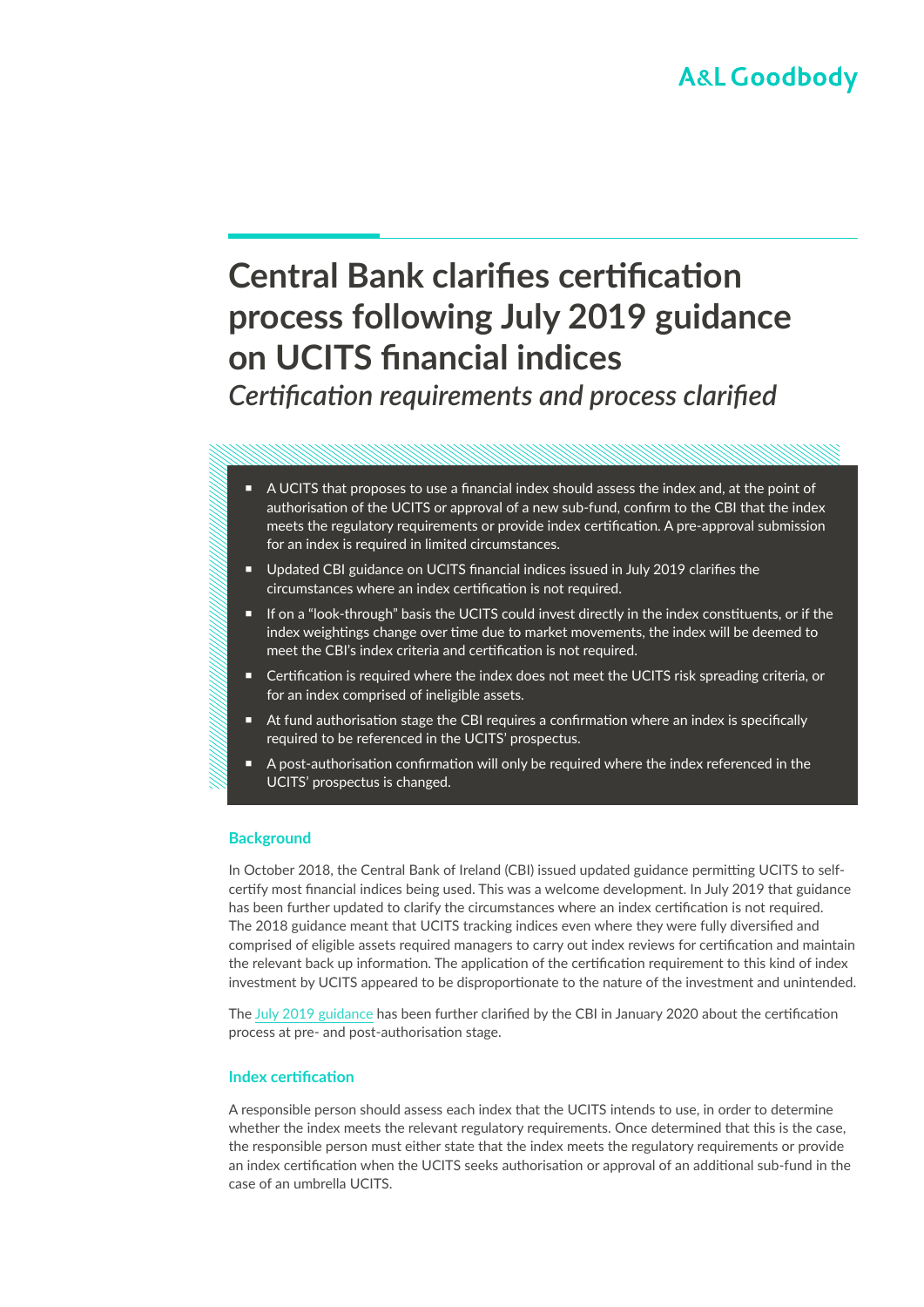## **A&L Goodbody**



### **Index certification not required**

#### **Look-through**

A responsible person that proposes to use a financial index for tracking or replication, investment or EPM purposes for a relevant UCITS is not required to submit an index certification if, on a "look-through" basis, it would be possible for the UCITS to directly invest in the constituents of the index as allowed by the UCITS Regulations. This means satisfying the UCITS eligible assets and risk diversification rules, for example the "5/10/40" rule as applied to equity and debt securities.

A Responsible Person of a UCITS is a director of the UCITS management company or of the UCITS self- managed investment company

#### **Market events and weighting**

Over time, market movements or other events may cause the weightings of a financial index to change so that it no longer complies with the "5/10/40" rule. Where this happens and on the basis that the UCITS confirms as part of its authorization, approval or post-authorisation process that the index is comprised of eligible

assets and complies with the "5/10/40" rule, the financial index will be deemed to meet index criteria set out in the section of the CBI guidance "Summary of Financial Index Assessment Criteria".

#### **CBI confirmation**

A UCITS that proposes to use a financial index for which there is no requirement to submit an index certification should state, when making the application for authorisation or approval to the CBI, that such indices meet the regulatory requirements. The guidance states that the absence of such a statement will result in the CBI querying the use of the index, and requesting the relevant certification, which will delay the authorisation or approval process.

## **Index certification required**

## **Eligible assets not satisfying the diversification rules**

If it would not be possible for a UCITS to invest directly in assets comprising an index without transgressing the risk-spreading limits of the UCITS Regulations, an index certification should be submitted to the CBI. This does not apply to UCITS applying the "look-through" approach or where the "5/10/40" rule is exceeded over time due to market movements.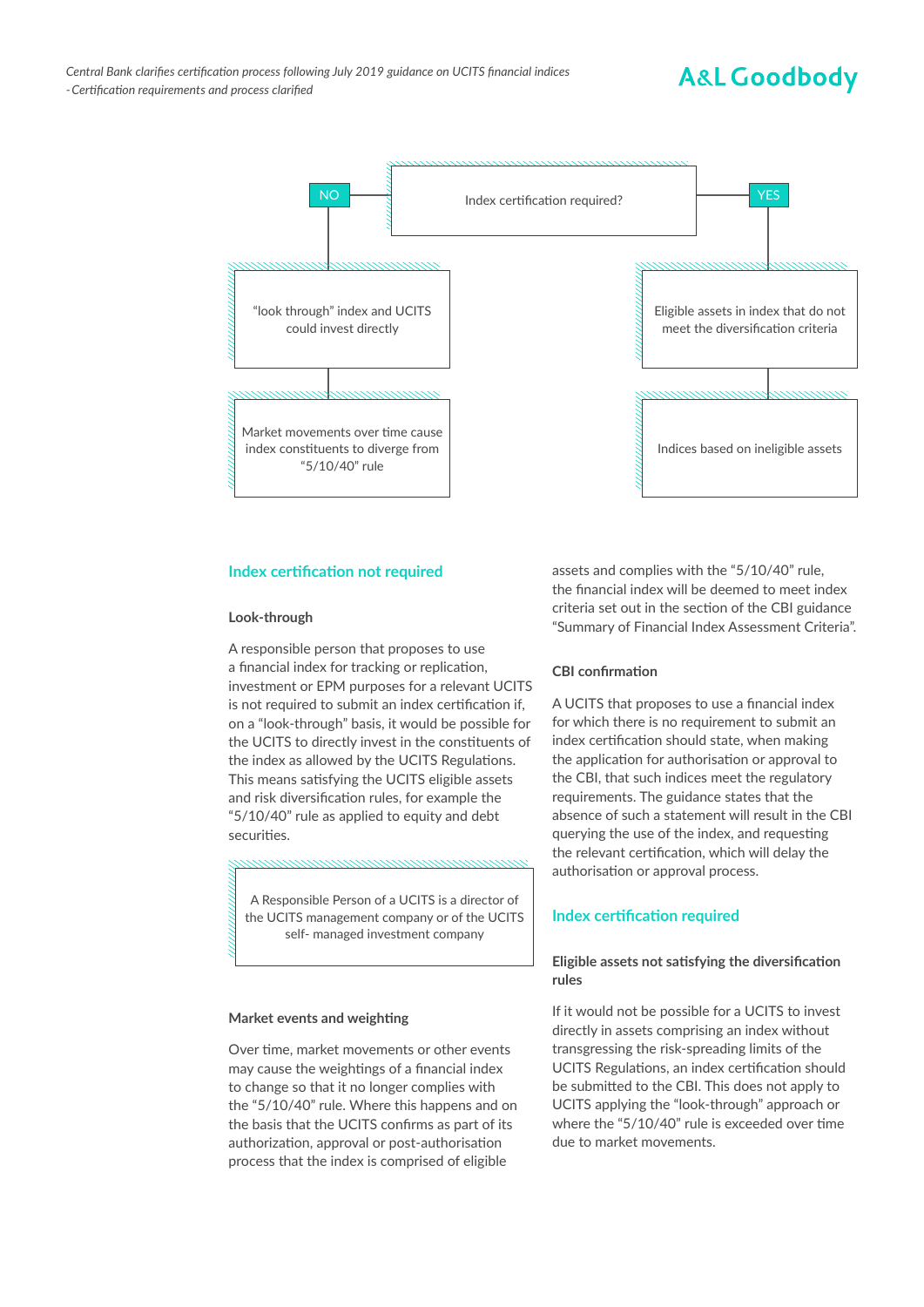## **A&L Goodbody**

#### **Ineligible assets**

An index certification should be submitted to the CBI if it is not possible for a UCITS to invest directly in the underlying assets comprised in the index.

### **Financial Index assessment and other requirements**

No change has been made since the October 2018 guidance to:

- the pre-approval submission to the CBI where the financial index to be used has one constituent with a weighting in excess of 20% up to a maximum of 35%
- the financial index assessment criteria
- disclosure requirements
- CBI quality assessment procedure.

The updated guidance continues to state that:

- no confirmation or certification is required where a UCITS uses an index solely as a performance benchmark
- non-financial indices are not eligible assets for **UCITS**

#### **January 2020 clarification**

On 9 January 2020 Irish Funds issued a regulatory update with the following information from the Central Bank:

*At the fund authorisation stage the CBI require a confirmation where an index is required to be referenced specifically within the fund's Prospectus (and certification of the index is not required). The Responsible Person must determine whether a confirmation or a certification is relevant to the index in question.*

*In addition, a post-authorisation confirmation will only be required where an index that required confirmation as part of the initial authorisation process (i.e. an index referenced directly in the fund's Prospectus) is changed.*

*For the avoidance of doubt , where an index requires certification, the UCITS, at all times, may only gain exposure to that index after the relevant certification has been submitted to the CBI.*

#### **A&L Goodbody understands this to mean**

- If a UCITS is using an index for investment purposes, for example using FDIs which give return on that index, and details are to be disclosed in the prospectus, the UCITS must provide to the CBI either
	- » written confirmation in application for authorization of UCITS or sub-fund approval but NO certification required if UCITS could invest directly in the underlyings of the index in the same proportion as in the index and, in so doing, comply with the UCITS diversification requirements (for example the 5/10/40 rule) or
	- a certification if UCITS could NOT invest directly in the underlyings of the index or comply with diversification rules, either because of ineligible assets in the index or insufficient diversification.
- An updated confirmation is only required, post authorisation, where the UCITS intends to seek exposure to a new index for investment purposes that must be disclosed in the prospectus.
- If the index is being used for EPM only then there is NO need to disclose the names of indices in prospectus other than general reference to gaining exposure to UCITS compliant indices. However the UCITS should provide a certification if UCITS could NOT invest directly in the underlyings or comply with diversification rules.

"Certification" is always required (in advance of a particular investment) if the UCITS could NOT invest directly in the underlyings of the index or, in so doing, comply with diversification rules. This is the case whether the indices are used for investment purposes or EPM and whether envisaged at outset of fund or to be used later.